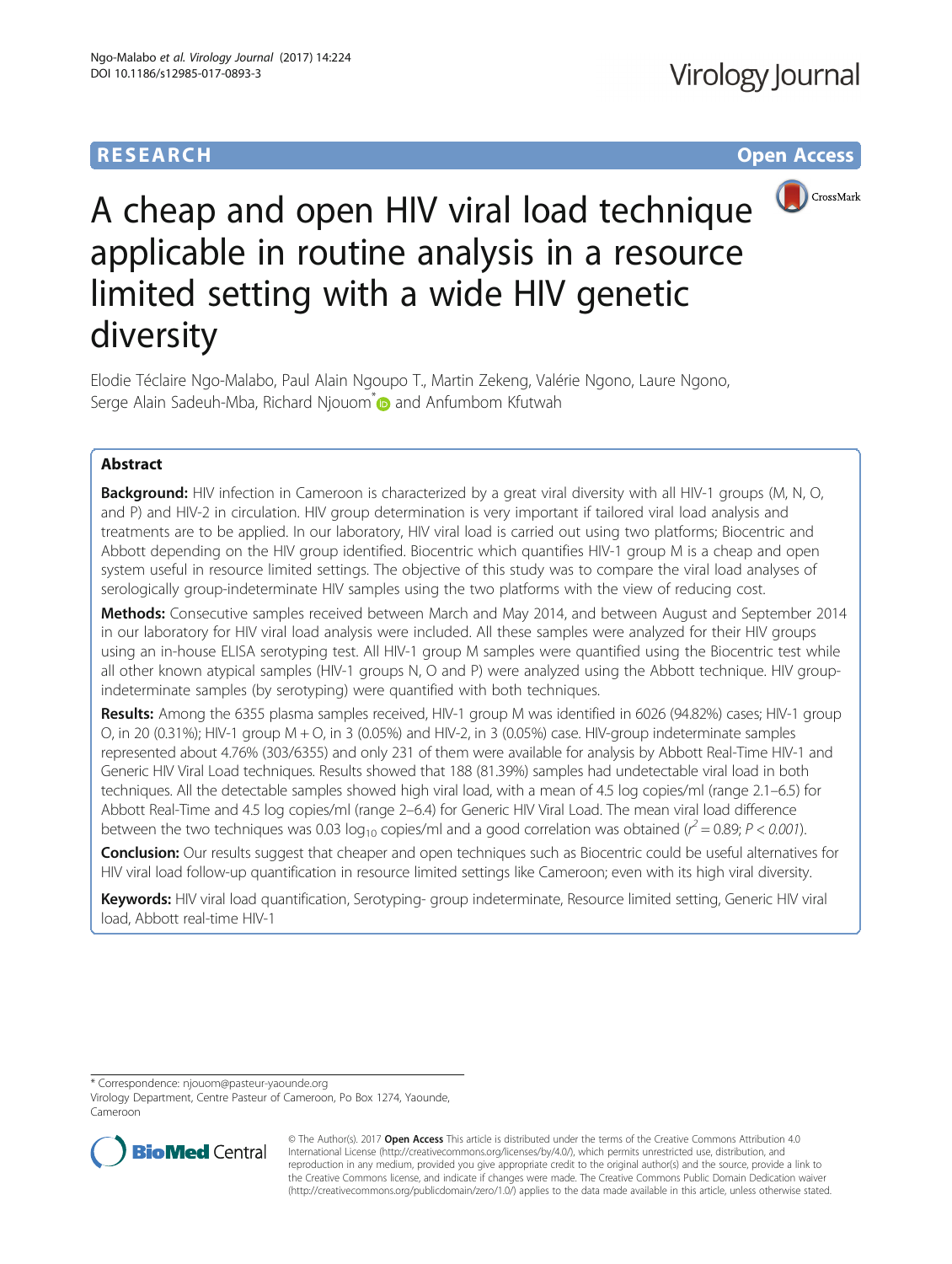# Background

Human immunodeficiency virus (HIV) infection is a major public health problem in the world, particularly in sub-Saharan Africa where the majority of patients live. An outstanding characteristic of the virus is its genetic variability which has been attributed to high rates of mutation [[1\]](#page-5-0), recombination and viral turnover [\[2](#page-5-0)]. To date, HIV is divided into two types: HIV-1 and HIV-2. HIV-1 has been subdivided into four phylogenetically distinct groups: M for major (or main), O for outlier, N for non-M/non-O (or new) and P [\[3, 4](#page-5-0)], while HIV-2 is subdivided into nine groups: A-I [[5\]](#page-5-0). According to the demographic health survey (DHS) 2011, the seroprevalence of HIV is estimated at 4.3% in Cameroon [\[6](#page-5-0)]. This infection is marked by a great genetic diversity with the cocirculation of all types and groups (HIV-1 M-P and HIV-2). This diversity has been shown to impact on the diagnosis (possibility of false negative results) [\[7](#page-5-0)], on treatment; (some studies described that HIV-1 O were naturally resistant to the non-nucleoside reverse transcriptase inhibitor because of the presence of Y181C mutation in the RT gene [[8\]](#page-5-0)) and on follow-up of patients. Therefore, diagnostic techniques (screening and molecular biology), follow-up and treatment options are really dependent on the type and/or group of HIV. HIV-1 O for example has a broader diversity than HIV-1 M [[9\]](#page-5-0) and causes great difficulty for diagnosis. The high genetic diversity of HIV-1 also has a major impact on the plasma quantification of HIV-1 RNA [\[10](#page-5-0), [11](#page-5-0)]. HIV group determination is very important if tailored viral load analysis and treatments are to be applied.

In the biological follow-up of HIV infected patients, plasma (RNA) viral load is the key parameter currently recommended by WHO. In fact it is a good marker of therapeutic adherence, disease progression and treatment efficacy. In addition, according to recent WHO's recommendations, it will be used as the main therapeutic follow-up parameter rather than CD4 counts.

For HIV plasma viral load analyses, the Virology Department of Centre Pasteur of Cameroon uses two platforms: Generic HIV Viral Load assay (Biocentric, Bandol, France) and Abbott Real-Time HIV-1 assay (Abbott Molecular, Wiesbaden, Germany). The techniques choice is based on the HIV-1 group harbored by the patient. Generic HIV Viral Load assay, used for the quantification of HIV-1 group M is a cheap and open system whose usefulness has been shown in resource limited countries like Cameroon. It has also been shown to be applicable in the context of high viral diversity among HIV-1 group M. Abbott Real-Time HIV-1 assay is broader in terms of range of HIV groups covered [\[10\]](#page-5-0), however because of unaffordable cost of analysis, this test is less implemented in resource limited settings. In order to choose an adequate and cheap HIV viral load technique in our laboratory for each sample, HIV

types/groups determination is performed routinely using an in-house ELISA assay as previously described [\[12](#page-5-0)]. In spite of the systematic application of this discriminatory test, the types/groups of some samples remain indeterminate. The objective of this study was to compare the viral loads of serologically indeterminate HIV samples using two techniques: the Generic HIV Viral Load assay (Biocentric, Bandol France) and the Abbott Real-Time HIV-1 assay (Abbott Molecular, Wiesbaden Germany) with the view of reducing cost in such genetically divergent viral populations.

# Methods

#### Description of the study site

The Centre Pasteur of Cameroon (CPC) is one of the reference HIV laboratories in Cameroon. It plays a central role in evaluating HIV tests intended to be used for routine analyses in Cameroon. As part of this role, the CPC determined the utility a cheaper test, the Biocentric method for HIV serological indeterminate samples. All the data were collected in the Virology service from patients who requested HIV viral load analyses at CPC. Two platforms are used for viral load quantification selected according to HIV serotyping results: Biocentric is specifically dedicated for HIV-1 group M quantification while Abbott is used for other HIV-1 variants.

### Serotyping

Between March and May 2014, and between August and September 2014, 6355 consecutive samples were registered in the Virology laboratory of Centre Pasteur of Cameroon for viral load analysis. As a routine test, prior to all viral load analysis in our laboratory, HIV-group serotyping was performed on all these samples using an in-house ELISA as previously described [\[12](#page-5-0)]. Briefly, this test uses HIV peptides of the V3 loop and gp41/36 regions of HIV-1 groups M, N, O and P as well as HIV-2 peptides. A first test, "two peptides" format, explores the V3 region of HIV-1 groups M (HIV-1 M) and O (HIV-1 O). Negative samples in the "two peptides" assay were re-tested in a second ELISA known as the "ten peptides" format using peptides mapping the gp41/36 region of HIV-1 groups M, O, N and HIV-2/ SIVsm on one hand and V3 peptides of HIV-1 groups M, O (subgroup H and consensus), N, P, and HIV-2/SIVsm on the other hand.

# Plasma HIV RNA quantification

All HIV-1 M samples identified by serotyping were quantified by the Generic HIV Viral Load assay (Biocentric, Bandol-France), which targets a well-conserved LTR region of HIV-1 [\[13\]](#page-5-0). Non-M samples (HIV-1 N, O and P) identified by serotyping were quantified by Abbott Real-Time HIV-1 assay (Abbott molecular, Wiesbaden-Germany), which targets a highly conserved integrase-coding region of the pol gene [\[14](#page-5-0)]. For the purpose of this study, HIV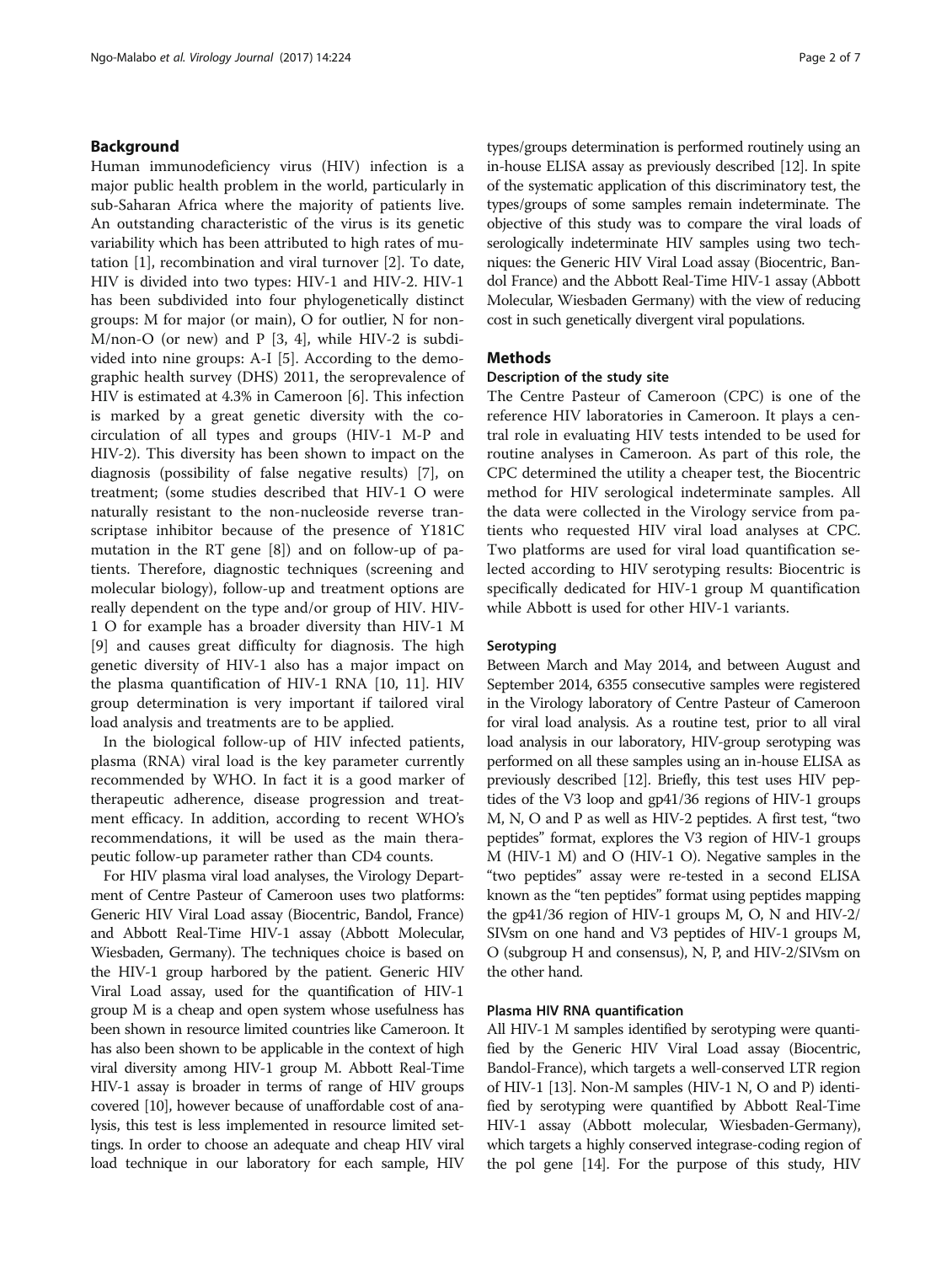group-indeterminate samples (by serotyping) were quantified with both techniques.

# a. Generic HIV Viral Load assay (Biocentric Bandol-France)

RNA was extracted manually from 1 mL of all HIV-1 group M plasma samples using QIAmp viral RNA mini kit (QIAGEN, Courtaboeuf, France) according to the manufacturer instructions. Purified RNA was eluted in 60 μL of molecular grade water. A volume of 10 μL of RNA extracts was therefore used for quantification with the Generic HIV Viral Load assay (Biocentric, Bandol-France) as originally described by Rouet and collaborators in the ANRS HIV quantification working group [[13](#page-5-0)] and previously reported by our team [[15\]](#page-5-0). The cycling conditions consisted of 50 °C for 10 min and 95 °C for 5 min, followed by 50 cycles of 95 °C for 15 s and 60 °C for 1 min. Amplification and data acquisition were carried out using the ABI Prism 7300 Sequence Detection System (Applied Biosystems) and the detection cut-off value was 60 HIV-1 RNA copies/mL.

# b. Abbott Real-Time HIV-1 assay (Abbott molecular, Wiesbaden-Germany)

This assay was performed on samples that tested HIV-1 Group O or N by serotyping. The test was run according to the manufacturer's instructions. Briefly, HIV-1 RNA was extracted from 0.6 mL of plasma sample, using the Abbott m2000sp nucleic acid extraction system. 50 μL of purified RNA was subsequently mixed with 50 μL of Master mix and run on the m2000rt Real-Time PCR system [[14](#page-5-0)]. The detection cut-off value was 40 HIV-1 RNA copies/mL.

# Molecular characterization

For the purpose of this study, samples that were serologically HIV type/group-indeterminate were quantified by both the Abbott Real-Time HIV-1 and Generic HIV Viral Load assays. Samples showing detectable viral loads were further characterized using molecular tests.

Molecular tests were performed using an RT-nested PCR targeting the pol gene (Integrase) of HIV-1 group M and O as previously described [[16\]](#page-5-0). RNA extracts originating from samples that were detectable by only one of the quantification techniques (Generic HIV Viral Load and Abbott HIV-1 viral load assays) were further analyzed using an RT-nested PCR targeting the Gp41 region of the Env gene as previously described [\[17](#page-5-0)]. This PCR uses primers with a broad specificity and can amplify HIV-1 (M, O, and N) as well as Simian Immunodeficiency Viruses from Chimpanzees (SVIcpz). Primers were designed on the basis of conserved gp41 (gpM–Z) regions. The outer primers gp40F1 and gp41R1 and the inner primers gp46F2 and gp48R2 were used with the PCR conditions previously described [\[17\]](#page-5-0).

#### Sequence and phylogenetic analyses

PCR products were sequenced by the Sanger method using BigDye® Terminator Cycle Sequencing Ready Reaction v3.1 kit (Applied Biosystems). Sequences were aligned by CLUSTALW and phylogenetic trees were inferred using a Kimura two-parameter substitution model and the neighbor-joining method with 1000 bootstrapped data sets implemented with the MEGA6.06 software [\[18\]](#page-6-0).

#### Statistical analysis

We performed the correlation coefficient of Pearson to observe association between HIV-1 viral loads obtained with the two techniques. Furthermore, the statistical tests of Karle Wallis were implemented to compare the value of correlation with 0. All the statistical analyses were performed using R software version 2.15.

# Results

# Serotyping

Among the 6355 plasma samples received, HIV-1 group M was identified in 6026 (94.82%) cases, HIV-1 group O in 20 (0.31%), HIV-1 group  $M + O$  in 3 (0.05%) and HIV-2 in 3 (0.05%) cases. HIV-group indeterminate samples represented about 4.76% (303/6355) of all samples received.

# Abbott real-time HIV-1 and generic HIV viral load assays of HIV group indeterminate samples

Because of the limitation of the volume of some plasma samples, only 231 of the 303 types/groups indeterminate samples were available and could be analyzed by Abbott Real-Time HIV-1 and Generic HIV Viral Load techniques. The results showed that 188 (81.39%) of these samples showed undetectable viral load using both techniques. All the remaining 43 samples were detectable with Abbott Real-Time HIV-1 while 40 of them were also detectable with the Generic HIV Viral Load (Table [1\)](#page-3-0). All detectable samples in both techniques showed high viral load, with a mean of 4.5 log copies/ml (range 2.1–6.5) and 4.5 log copies/ml (range 2–6.4) for Abbott Real-Time and Generic HIV Viral Load, respectively.

The mean viral load difference between the two techniques was  $0.03 \text{ log}_{10}$  copies/ml which was not significantly different. Importantly, the difference between both assays did not increase with low or high viral loads. A good correlation was found between the results of both assays (Pearson correlation coefficient  $r^2 = 0.89$ ; P  $<$  0.001) as shown on Fig. [1.](#page-3-0)

# Molecular characterization

Molecular characterization of HIV type/group indeterminate samples showed that all forty samples detectable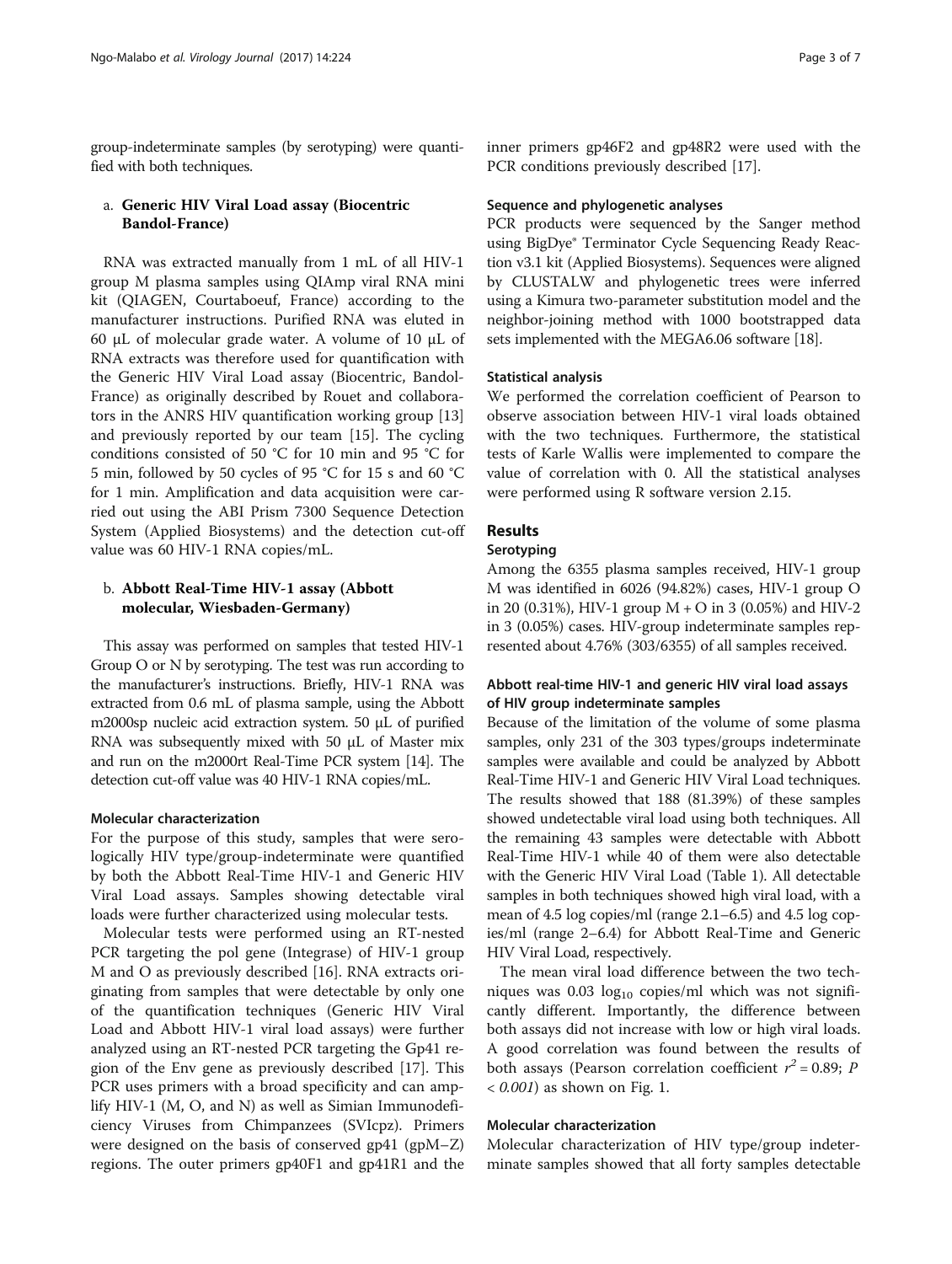#### <span id="page-3-0"></span>Table 1 Viral load of HIV serotyping indeterminate samples

|                        |              | Abbott Real-Time HIV-1 |              |             |
|------------------------|--------------|------------------------|--------------|-------------|
|                        |              | Detectable             | Undetectable | Total (%)   |
| Generic HIV Viral Load | Detectable   | 40                     |              | 40 (17.32)  |
|                        | Undetectable |                        | 188          | 191 (82.68) |
|                        | Total (%)    | 43 (18.61)             | 188 (81.39)  | 231         |

Plasma viral load results of the 231 HIV group indeterminate samples obtained with Abbott Real-Time HIV-1 and Generic HIV Viral Load are shown in the table. The number of samples that were detectable by one of the two assays is shown in bold

by both techniques were HIV-1 group M while the three discordant samples detected only by the Abbott Real-Time HIV-1 technique were HIV-1 group O. Further phylogenetic analysis of the sequences of the Gp41 region derived from the three HIV-1 group O samples, showed that two of them belonged to HIV-1 group O subgroup H while the last one was a member of the subgroup T (Fig. [2\)](#page-4-0).

#### Discusion

Plasma (RNA) viral load is the key parameter currently recommended by WHO for the biological follow-up of HIV infected patients because it is a good marker of therapeutic adherence, disease progression and treatment efficacy. In our laboratory, two platforms are used for viral load quantification selected according to HIV serotyping results: Generic HIV Viral Load (Biocentric) is specifically dedicated for HIV-1 group M quantification and Abbott Real-Time (Abbott) for other HIV-1 variants. Serotyping used for the discrimination of different HIV variants (HIV-1 groups M, N, O and P and HIV-2), is performed using two sets of peptides: the gp41/36 and the V3 specific for each HIV type/group. Data have shown that the gp41/ 36 peptides have an excellent sensitivity while the V3 peptides have an excellent specificity for the corresponding HIV-1 group, especially the group M peptides [\[19\]](#page-6-0). Simon

and collaborators demonstrated that the V3 discrimination component of the test clearly identified all the group M samples and there was no V3 reactivity other than that directed to the peptides mapping this group. Serotyping could therefore be systematically performed as complementary test for all HIV-positive samples because this will help for the choice of appropriate treatment option as well as the platform to be used for viral load. Thus, samples classified as HIV-1 group M in our study (6026 out of 6355 samples received) were correctly quantified by Generic HIV Viral Load (Biocentric).

Our serological data confirmed the circulation of HIV-1 (groups M, N and O), HIV-2, as well as HIV-1  $M + O$  dual infections. These data confirm the great genetic diversity of HIV in Cameroon [[20](#page-6-0)–[22\]](#page-6-0); with HIV-1 M representing the broad majority of HIV in circulation. It is known that HIV-1 M is the pandemic form of HIV because it is distributed worldwide, while other variants are mostly found in Africa, especially in Cameroon [\[23\]](#page-6-0). Our results showed that 0.3% of samples were HIV-1 group O, and this is consistent with the actual epidemiology of HIV-1 group O whose prevalence is estimated at approximately 0.4–1% of all HIV infections in Cameroon [[20](#page-6-0)–[22\]](#page-6-0). Among the 231 HIV type/group indeterminate samples analyzed with both Generic HIV Viral Load and Abbott Real-Time assays, as high as 81.39% had undetectable viral load in both

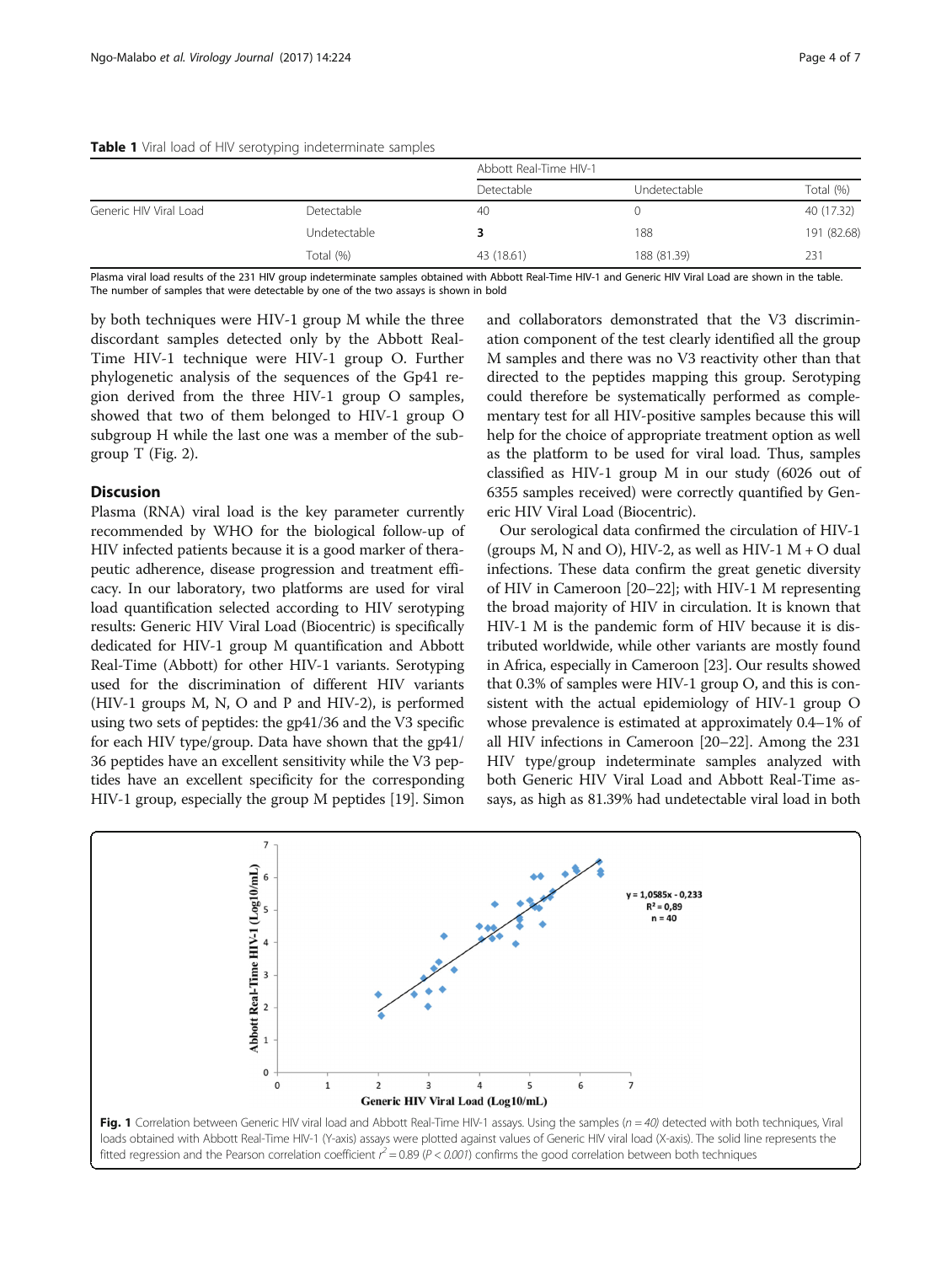<span id="page-4-0"></span>

techniques. This could be due to the fact that most of patients received in our laboratory for HIV viral load are on Combined Antiretroviral Therapy; and according to the WHO 2013 recommendations which are used in the country, viral load is performed six months after treatment initiation. These undetectable VL results indicate the absence of plasma HIV-1 RNA and reveal expected treatment efficacy for the majority of the patients received. It has been demonstrated that treatment can drop viral load and antibody titers can subsequently decrease leading to indeterminate serological tests [\[24](#page-6-0)] as observed with indeterminate results in serotyping. However, PCR could be used to confirm HIV status in such cases; we previously described seronegative results with positive DNA PCR in children who started treatment early [\[25\]](#page-6-0).

We found a good concordance (98.7%) between both techniques, and the majority of samples found to be detectable with Abbott Real-time were also detectable with Generic HIV Viral Load, with a good correlation between viral load values (Pearson correlation coefficient  $r^2 = 0.89$ ;  $P < 0.001$ ). This is consistent with results obtained by Rouet and collaborators who described the performance of the ANRS (Agence Nationale de Recherche sur le SIDA) second-generation long terminal repeat-based realtime RT-PCR test, Generic HIV Viral Load, for the quantification of HIV in a context of high HIV genetic diversity [[13](#page-5-0)]. The molecular characterization showed that all 40 samples efficiently detected by both techniques were HIV-1 group M, whereas, the three samples refractory to Generic HIV Viral Load were HIV-1 group O. This result can be explained by the fact that Generic HIV Viral Load has been designed for the quantification of HIV-1 group M and has been shown to inaccurately quantify certain strains of HIV-1 group O [\[13](#page-5-0)]. In the phylogenetic analysis, two of HIV-1 group O sequences were closely related and supported by a high bootstrap value (Fig. 2). Further analyses were performed to investigate a potential transmission pair. These two sequences displayed a 97.43% identities and they were obtained from two women from different cities. Also, the patients were received at different date with no epidemiological link. Altogether, these results suggested that there is no transmission pair even if the two sequences are more related to each other than to other HIV-1 group O sequences.

Even though viral load has become the main virological marker for detecting treatment failure, this test is not affordable in many countries especially in the resource limited settings. Because of inadequate laboratory capacity and high cost of equipment, viral loads are performed in the reference laboratory; samples have to be collected in the field and shipped to reference laboratory for testing. In this context, logistic barriers (plasma separation, storage and shipping of specimens) are major challenges in the availability of HIV viral load in peripheral regions. Therefore, there is an urgent need in the development of less costly methods such as viral load pooling, viral load using DBS as well as point of care to monitor patients receiving antiretroviral therapy. These methods could be helpful for the sustainability of the monitoring of patients; however, such strategies should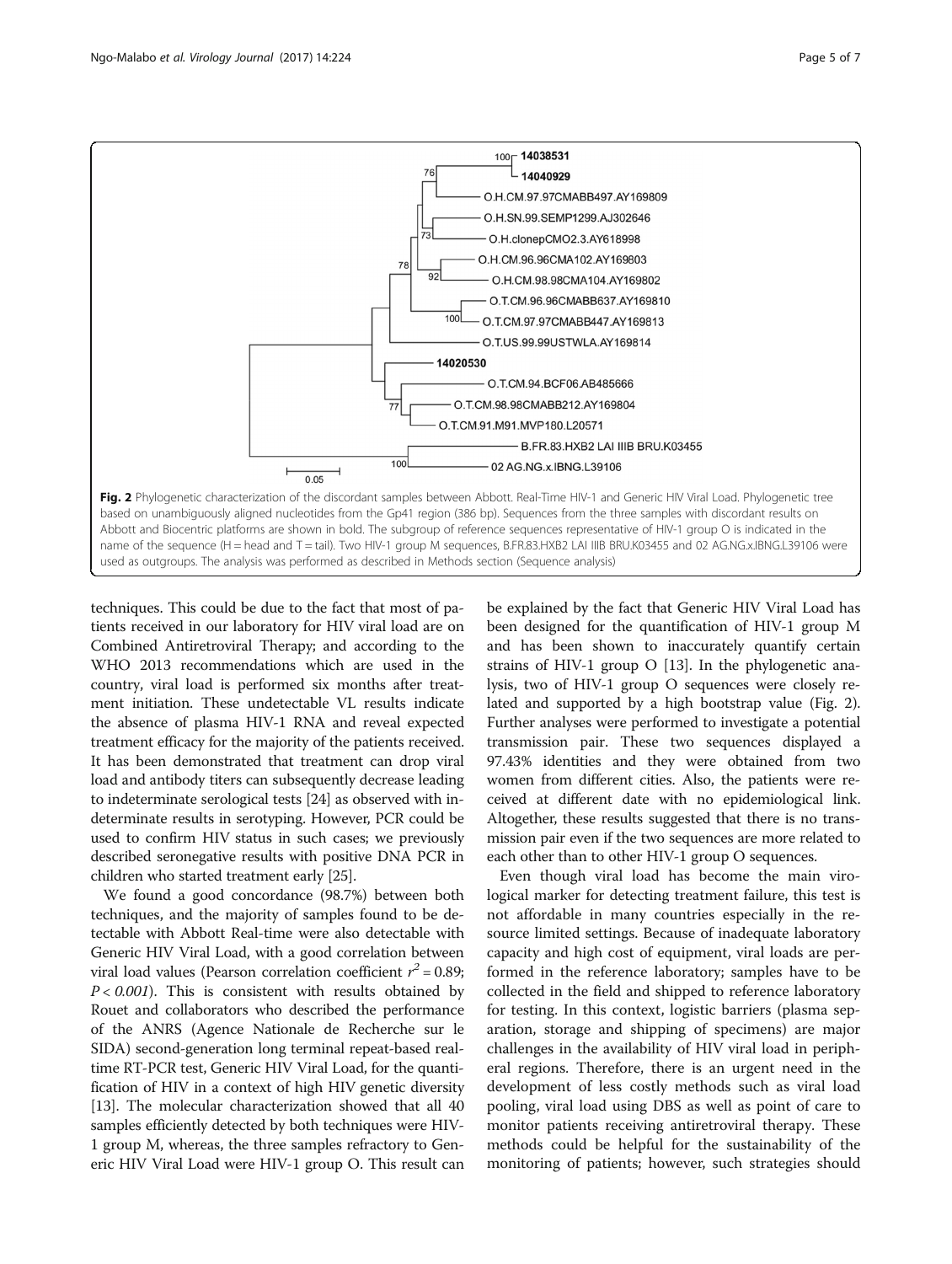<span id="page-5-0"></span>to be validated in each region/country in order to take into consideration the specificity of the designated area.

Nonetheless, our study has some limitations because the presence of non HIV-1 variants in the 188 samples with HIV type/group indeterminate results with serotyping and undetectable viral load on both Abbott Realtime and Generic HIV Viral Load cannot be ruled out. Since these viral load assays could not amplify non HIV-1 variants, nested-PCR for HIV-2 and SIV should be performed on these samples.

#### Conclusion

In conclusion, our results suggest that a cheaper and open technique such as Generic HIV Viral Load (Biocentric) could be a reliable alternative for HIV viral load follow-up quantification in the settings marked by a high viral diversity, like Cameroon. In such settings, molecular characterization could therefore be performed on samples originating from patients with immuno-virological or immuno-clinical discordances, in order to detect potential non-M HIV variants. Since the price of Abbott Real-Time assy is twice the price of the Generic assay in Cameroon, using this Biocentric platform will save 450,000 US dollars at the end of the year.

#### Abbreviations

cART: Combined Antiretroviral Therapy; CPC: Centre Pasteur du Cameroun; DHS: Demographic Health Survey; HIV: Human Immunodeficiency Virus; PCR: Polymerase Chain Reaction; VL: Viral Load; WHO: World Health **Organization** 

#### Acknowledgements

We would like to thank all the patients for the data provided. All the data presented here were anonymously analysed and reported. We also like to thank the Centre Pasteur of Cameroon for its financial support.

#### Funding

This work was supported by the Centre Pasteur of Cameroon. CPC was not involved in the study design, collection of samples, and interpretation of data or preparation of the manuscript.

#### Availability of data and materials

The nucleotide sequences of HIV-1 group O described from the discordant samples are in process for submission to GenBank.

#### Authors' contributions

AK and RN designed the study; ETNM, PATN and MZ performed the experiments; ETNM and PATN drafted the manuscript; and AK, RN, SASM, LN and VN were involved in editing the manuscript. All authors read and approved the final manuscript.

#### Ethics approval and consent to participate

Not applicable.

#### Consent for publication

Not applicable.

#### Competing interests

The authors declare that they have no competing interests.

#### Publisher's Note

Springer Nature remains neutral with regard to jurisdictional claims in published maps and institutional affiliations.

Received: 11 August 2017 Accepted: 7 November 2017 Published online: 14 November 2017

#### References

- 1. Gao F, Chen Y, Levy DN, Conway JA, Kepler TB, Hui H. Unselected mutations in the human immunodeficiency virus type 1 genome are mostly nonsynonymous and often deleterious. J Virol. 2004;78:2426–33.
- 2. Levy DN, Aldrovandi GM, Kutsch O, Shaw GM. Dynamics of HIV-1 recombination in its natural target cells. Proc Natl Acad Sci U S A. 2004;101:4204–9.
- 3. Plantier JC, Leoz M, Dickerson JE, De Oliveira F, Cordonnier F, Lemee V, Damond F, Robertson DL, Simon FA. New human immunodeficiency virus derived from gorillas. Nat Med. 2009;15:871–2.
- 4. Robertson DL, Anderson JP, Bradac JA, Carr JK, Foley B, Funkhouser RK, Gao F, Hahn BH, Kalish ML, Kuiken C, Learn GH, Leitner T, McCutchan F, Osmanov S, Peeters M, Pieniazek D, Salminen M, Sharp PM, Wolinsky S, Korber B. HIV-1 nomenclature proposal. Science. 2000;288:55–6.
- 5. Ayouba A, Akoua-Koffi C, Calvignac-Spencer S, Esteban A, Locatelli S, Li H, Li Y, Hahn BH, Delaporte E, Leendertz FH, Peeters M. Evidence for continuing cross-species transmission of SIVsmm to humans: characterization of a new HIV-2 lineage in rural cote d'Ivoire. AIDS. 2013;27:2488–91.
- 6. ORC-Macro INdlSa. Enquête Démographique et de Santé du Cameroun 2011. 2011.
- 7. Plantier JC, Djemai M, Lemee V, Reggiani A, Leoz M, Burc L, Vessiere A, Rousset D, Poveda JD, Henquell C, Gautheret-Dejean A, Barin F. Census and analysis of persistent false-negative results in serological diagnosis of human immunodeficiency virus type 1 group O infections. J Clin Microbiol. 2009;47:2906–11.
- 8. Descamps D, Collin G, Letourneur F, Apetrei C, Damond F, Loussert-Ajaka I, Simon F, Saragosti S, Brun-Vezinet F. Susceptibility of human immunodeficiency virus type 1 group O isolates to antiretroviral agents: in vitro phenotypic and genotypic analyses. J Virol. 1997;71:8893–8.
- 9. Leoz M, Feyertag F, Kfutwah A, Mauclere P, Lachenal G, Damond F, De Oliveira F, Lemee V, Simon F, Robertson DL, Plantier JC. The two-phase emergence of non pandemic HIV-1 group O in Cameroon. PLoS Pathog. 2015;11:e1005029.
- 10. Rouet F, Liegeois F, Mouinga-Ondeme A, Kania D, Viljoen J, Wambua S. Ngo-Giang-Huong N, Menan H, Peeters M, Nerrienet E. Current challenges to viral load testing in the context of emerging genetic diversity of HIV-1. Expert Opin Med Diagn. 2011;5:183–202.
- 11. Gueudin M, Leoz M, Lemee V, De Oliveira F, Vessiere A, Kfutwah A, Plantier JCA. New real-time quantitative PCR for diagnosis and monitoring of HIV-1 group O infection. J Clin Microbiol. 2012;50:831–6.
- 12. Kfutwah A, Lemee V, Ngono HV, De Oliveira F, Njouom R, Plantier JC. Field evaluation of the Abbott ARCHITECT HIV ag/ab combo immunoassay. J Clin Virol. 2013;58(Suppl 1):e70–5.
- 13. Rouet F, Chaix ML, Nerrienet E, Ngo-Giang-Huong N, Plantier JC, Burgard M, Peeters M, Damond F, Ekouevi DK, Msellati P, Ferradini L, Rukobo S, Marechal V, Schvachsa N, Wakrim L, Rafalimanana C, Rakotoambinina B, Viard JP, Seigneurin JM, Rouzioux C. Impact of HIV-1 genetic diversity on plasma HIV-1 RNA quantification: usefulness of the Agence Nationale de Recherches sur le SIDA second-generation long terminal repeat-based realtime reverse transcriptase polymerase chain reaction test. J Acquir Immune Defic Syndr. 2007;45:380–8.
- 14. Schutten M, Peters D, Back NK, Beld M, Beuselinck K, Foulongne V, Geretti AM, Pandiani L, Tiemann C, Niesters HG. Multicenter evaluation of the new Abbott RealTime assays for quantitative detection of human immunodeficiency virus type 1 and hepatitis C virus RNA. J Clin Microbiol. 2007;45:1712–7.
- 15. Tejiokem MC, Faye A, Penda IC, Guemkam G, Ateba Ndongo F, Chewa G, Rekacewicz C, Rousset D, Kfutwah A, Boisier P, Warszawski J. Feasibility of early infant diagnosis of HIV in resource-limited settings: the ANRS 12140- PEDIACAM study in Cameroon. PLoS One. 2011;6:e21840.
- 16. Heyndrickx l, Janssens w, Gürtler l, Zekeng l, Loussert-ajaka I, Vereecken K, Willems B, Coppens S, Ndumbe P, Fransen K, Saman E, Alary M, Groen1 gvd. Differential diagnosis of HIV type 1 group O and MInfection by polymerase chain reaction and Pstl restriction analysis of the pol gene fragment. AIDS Res Hum Retrovir. 14:973–7.
- 17. Yang C, Dash BC, Simon F, van der Groen G, Pieniazek D, Gao F, Hahn BH, Lal RB. Detection of diverse variants of human immunodeficiency virus-1 groups M, N, and O and simian immunodeficiency viruses from chimpanzees by using generic pol and env primer pairs. J Infect Dis 2000; 181:1791–1795.